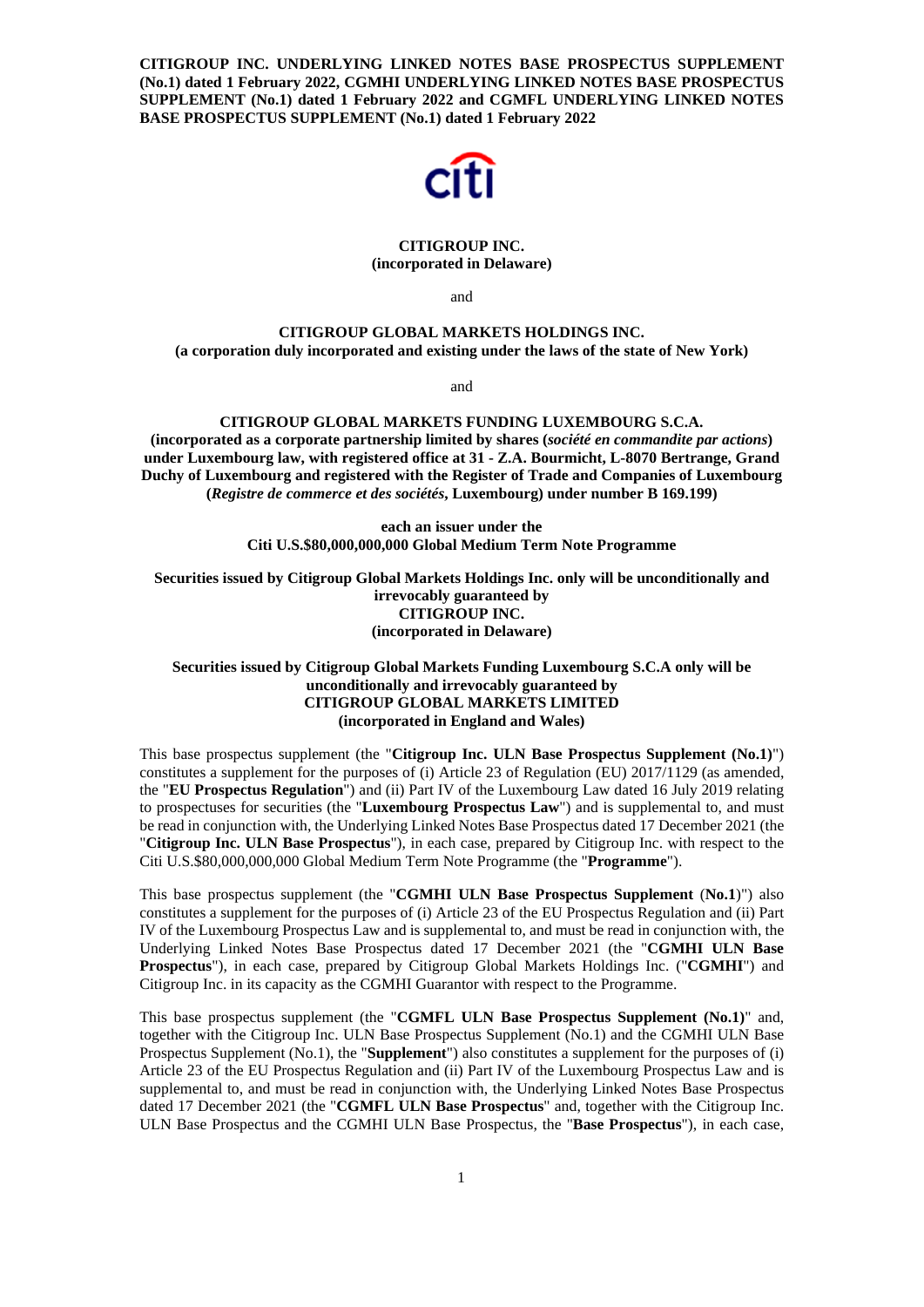prepared by Citigroup Global Markets Funding Luxembourg S.C.A. ("**CGMFL**") and Citigroup Global Markets Limited in its capacity as the CGMFL Guarantor with respect to the Programme.

This Supplement has been approved by the Central Bank of Ireland (the "**Central Bank**"), as competent authority under the EU Prospectus Regulation. The Central Bank only approves this Supplement as meeting the standards of completeness, comprehensibility and consistency imposed by the EU Prospectus Regulation. Such approval should not be considered an endorsement of the Issuer or the Guarantor, or of the quality of the Securities that are the subject of the Base Prospectus. Investors should make their own assessment as to the suitability of investing in the Securities. This Supplement has also been approved by the Luxembourg Stock Exchange under Part IV of the Luxembourg Prospectus Law and the Rules and Regulations of the Luxembourg Stock Exchange.

Application has been made to the Irish Stock Exchange plc, trading as Euronext Dublin ("**Euronext Dublin**") for the approval of the Citigroup Inc. ULN Base Prospectus Supplement (No.1), the CGMHI ULN Base Prospectus Supplement (No.1) and the CGMFL ULN Base Prospectus Supplement (No.1) as Base Listing Particulars Supplements (the "**Citigroup Inc. ULN Base Listing Particulars Supplement**  (**No.1**)", the "**CGMHI ULN Base Listing Particulars Supplement** (**No.1**)" and the "**CGMFL ULN Base Listing Particulars Supplement** (**No.1**)", respectively, and together, the "**Base Listing**  Particulars Supplement"). Save where expressly provided or the context otherwise requires, where Securities are to be admitted to trading on the Global Exchange Market references herein to "Supplement", "Citigroup Inc. ULN Base Prospectus Supplement (No.1)", "CGMHI ULN Base Prospectus Supplement (No.1)" and "CGMFL ULN Base Prospectus Supplement (No.1)" shall be construed to be to "Base Listing Particulars Supplement", "Citigroup Inc. ULN Base Listing Particulars Supplement (No.1)", "CGMHI ULN Base Listing Particulars Supplement (No.1)" and "CGMFL ULN Base Listing Particulars Supplement (No.1)", respectively.

Terms defined in the Base Prospectus shall, unless the context otherwise requires, have the same meaning when used in this Supplement.

Citigroup Inc. accepts responsibility for the information contained in this Supplement (excluding the paragraphs set out under the headings "*Information relating to the CGMHI ULN Base Prospectus*" and "*Information relating to the CGMFL ULN Base Prospectus*" below). To the best of the knowledge of Citigroup Inc., the information contained in this Supplement (excluding the paragraphs set out under the headings "*Information relating to the CGMHI ULN Base Prospectus*" and "*Information relating to the CGMFL ULN Base Prospectus*" below) is in accordance with the facts and does not omit anything likely to affect the import of such information.

CGMHI accepts responsibility for the information contained in this Supplement (excluding the paragraphs set out under the headings "*Information relating to the Citigroup Inc. ULN Base Prospectus"*  and *"Information relating to the CGMFL ULN Base Prospectus*" below). To the best of the knowledge of CGMHI, the information contained in this Supplement (excluding the paragraphs set out under the headings "*Information relating to the Citigroup Inc. ULN Base Prospectus*" and "*Information relating to the CGMFL ULN Base Prospectus*" below) is in accordance with the facts and does not omit anything likely to affect the import of such information.

The CGMHI Guarantor accepts responsibility for the information contained in this Supplement (excluding the paragraphs set out under the headings "*Information relating to the Citigroup Inc. ULN Base Prospectus*" and "*Information relating to the CGMFL ULN Base Prospectus*" below). To the best of the knowledge of the CGMHI Guarantor, the information contained in this Supplement (excluding the paragraphs set out under the headings "*Information relating to the Citigroup Inc. ULN Base Prospectus*" and "*Information relating to the CGMFL ULN Base Prospectus*" below) is in accordance with the facts and does not omit anything likely to affect the import of such information.

CGMFL accepts responsibility for the information contained in this Supplement (excluding the paragraphs set out under the headings "*Information relating to the Citigroup Inc. ULN Base Prospectus*" and "*Information relating to the CGMHI ULN Base Prospectus*" below). To the best of the knowledge of CGMFL, the information contained in this Supplement (excluding the paragraphs set out under the headings "*Information relating to the Citigroup Inc. ULN Base Prospectus*" and "*Information relating to the CGMHI ULN Base Prospectus*" below) is in accordance with the facts and does not omit anything likely to affect the import of such information.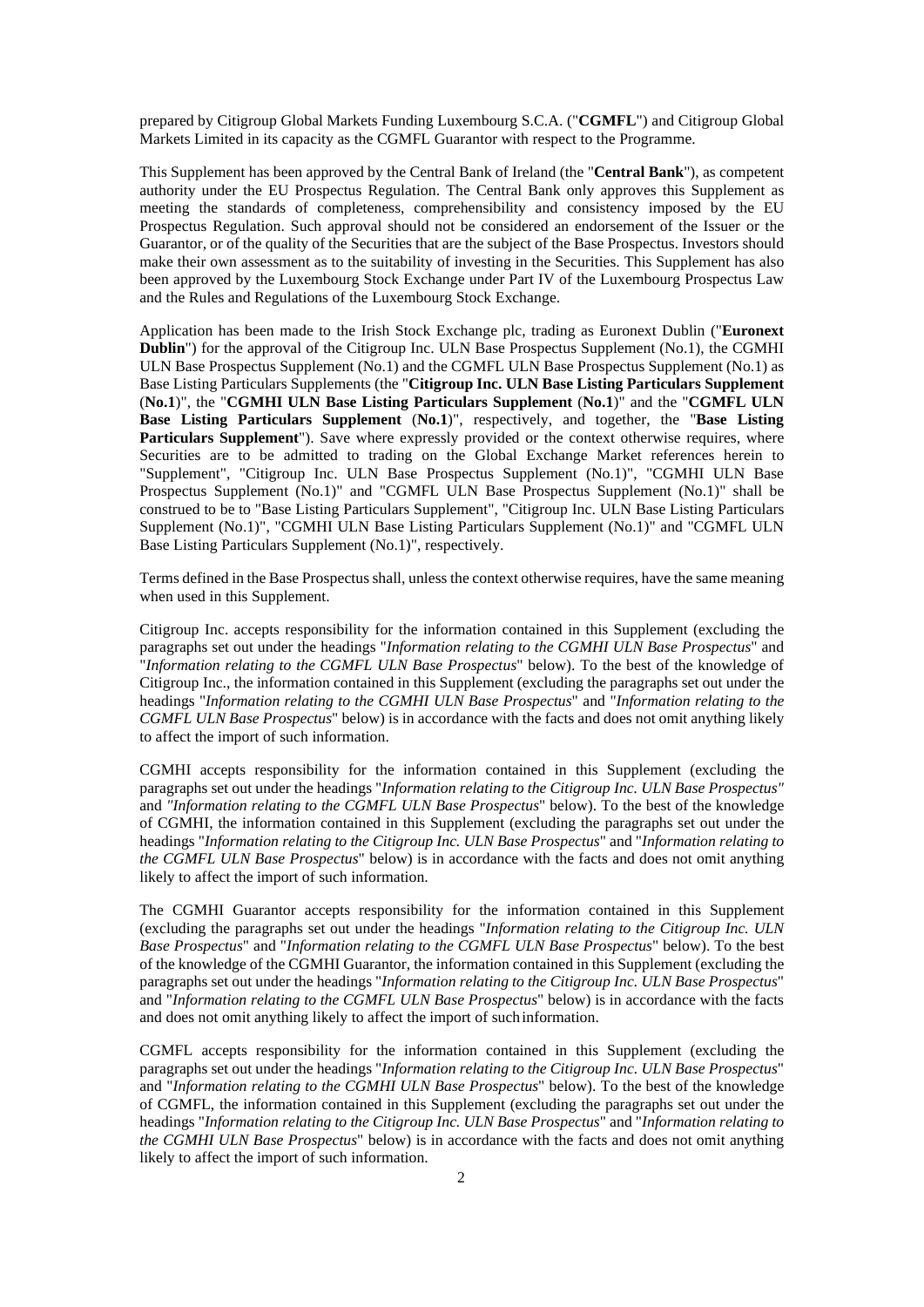The CGMFL Guarantor accepts responsibility for the information contained in this Supplement (excluding (i) the paragraphs set out under the headings "*Information relating to the Citigroup Inc. ULN Base Prospectus*" and "*Information relating to the CGMHI ULN Base Prospectus*" below, and (ii) the information set out in Schedule 1 hereto (*Alternative Performance Measures (Citigroup Inc. 2021 Q4 Form 8-K)*)). To the best of the knowledge of the CGMFL Guarantor, the information contained in this Supplement (excluding (i) the paragraphs set out under the headings "*Information relating to the Citigroup Inc. ULN Base Prospectus*" and "*Information relating to the CGMHI ULN Base Prospectus*" below, and (ii) the information set out in Schedule 1 hereto (*Alternative Performance Measures (Citigroup Inc. 2021 Q4 Form 8-K)*)) is in accordance with the facts and does not omit anything likely to affect the import of such information.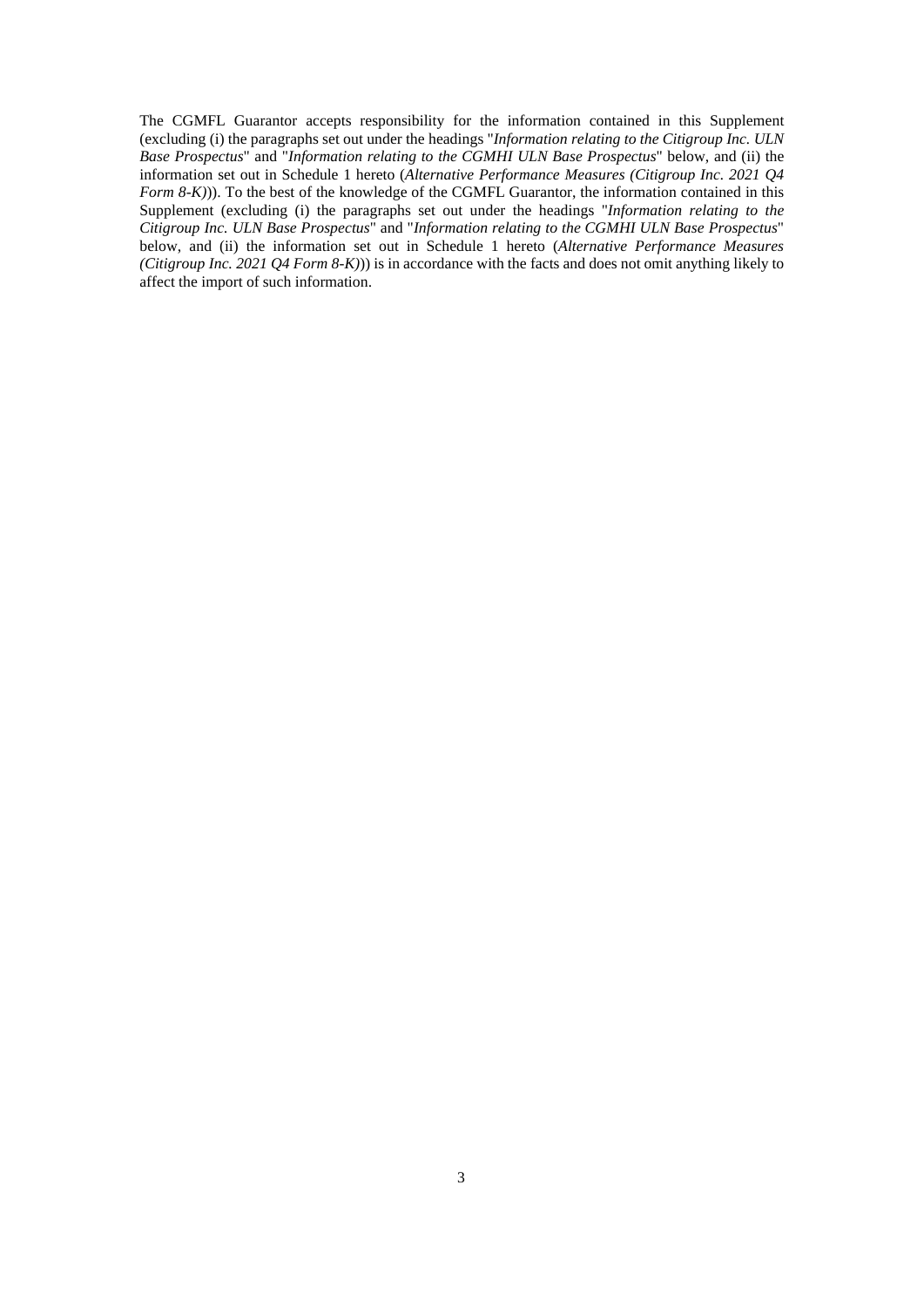## **INFORMATION RELATING TO THE CITIGROUP INC. ULN BASE PROSPECTUS**

*Publication of the Form 8-K of Citigroup Inc. on 14 January 2022* 

On 14 January 2022, Citigroup Inc. (an Issuer under the Programme) filed a Current Report on Form 8- K (the "**Citigroup Inc. 2021 Q4 Form 8-K**") with the Securities and Exchange Commission of the United States (the "**SEC**") in connection with the publication of its Quarterly Financial Data Supplement for the quarter ended 31 December 2021. A copy of the Citigroup Inc. 2021 Q4 Form 8-K has been filed with the Central Bank, Euronext Dublin and the *Commission de Surveillance du Secteur Financier* (the "**CSSF**") and has been published on the website of Euronext Dublin (https://ise-prodnr-eu-west-1-dataintegration.s3-eu-west-1.amazonaws.com/202201/de4c7f7c-91c1-48d1-967d-5e0cb7fde722.PDF). By virtue of this Supplement, the Citigroup Inc. 2021 Q4 Form 8-K is incorporated by reference in, and forms part of, the Citigroup Inc. ULN Base Prospectus.

The following information appears on the page(s) of the Citigroup Inc. 2021 Q4 Form 8-K as set out below:

## **Page(s)**

| (a) | Press Release, dated 14 January 2022, issued by<br>Citigroup Inc.                             | Exhibit Number 99.1 on pages<br>4-15  |
|-----|-----------------------------------------------------------------------------------------------|---------------------------------------|
| (b) | Citigroup Inc. Quarterly Financial Data Supplement for<br>the quarter ended 31 December 2021. | Exhibit Number 99.2 on pages<br>16-43 |

Any information not listed in the cross-reference list above but included in the Citigroup Inc. 2021 Q4 Form 8-K is not incorporated by reference and is either covered elsewhere in the Base Prospectus or not relevant for investors.

#### *Alternative Performance Measures*

Information relating to alternative performance measures ("**APMs**") for the purposes of the Guidelines published by the European Securities and Markets Authority ("**ESMA**") is set out in Schedule 1 to this Supplement.

#### *Amendments to Important Information relating to Offers of Securities*

The information relating to offers of Securities set out in the cover pages of the Citigroup Inc. ULN Base Prospectus entitled "*Important Information relating to Offers of Securities*" shall be amended as set out in Schedule 2 to this Supplement.

### *Amendments to the Pro Forma Final Terms*

The Pro Forma Final Terms set out in Section G.3 of the Citigroup Inc. ULN Base Prospectus entitled "*Pro Forma Final Terms*" shall be amended as set out in Schedule 3 to this Supplement.

# *General*

Save as disclosed in this Supplement (including any documents incorporated by reference herein), there has been no other significant new factor, material mistake or material inaccuracy relating to information included in the Citigroup Inc. ULN Base Prospectus since the publication of the Citigroup Inc. ULN Base Prospectus.

Copies of the Citigroup Inc. ULN Base Prospectus and this Supplement will be obtainable free of charge in electronic form, for so long as the Programme remains in effect or any Securities remain outstanding, at the specified office of the Fiscal Agent and each of the other Paying Agents and all documents incorporated by reference in the Citigroup Inc. ULN Base Prospectus will be available on the website specified for each such document in the Citigroup Inc. ULN Base Prospectus.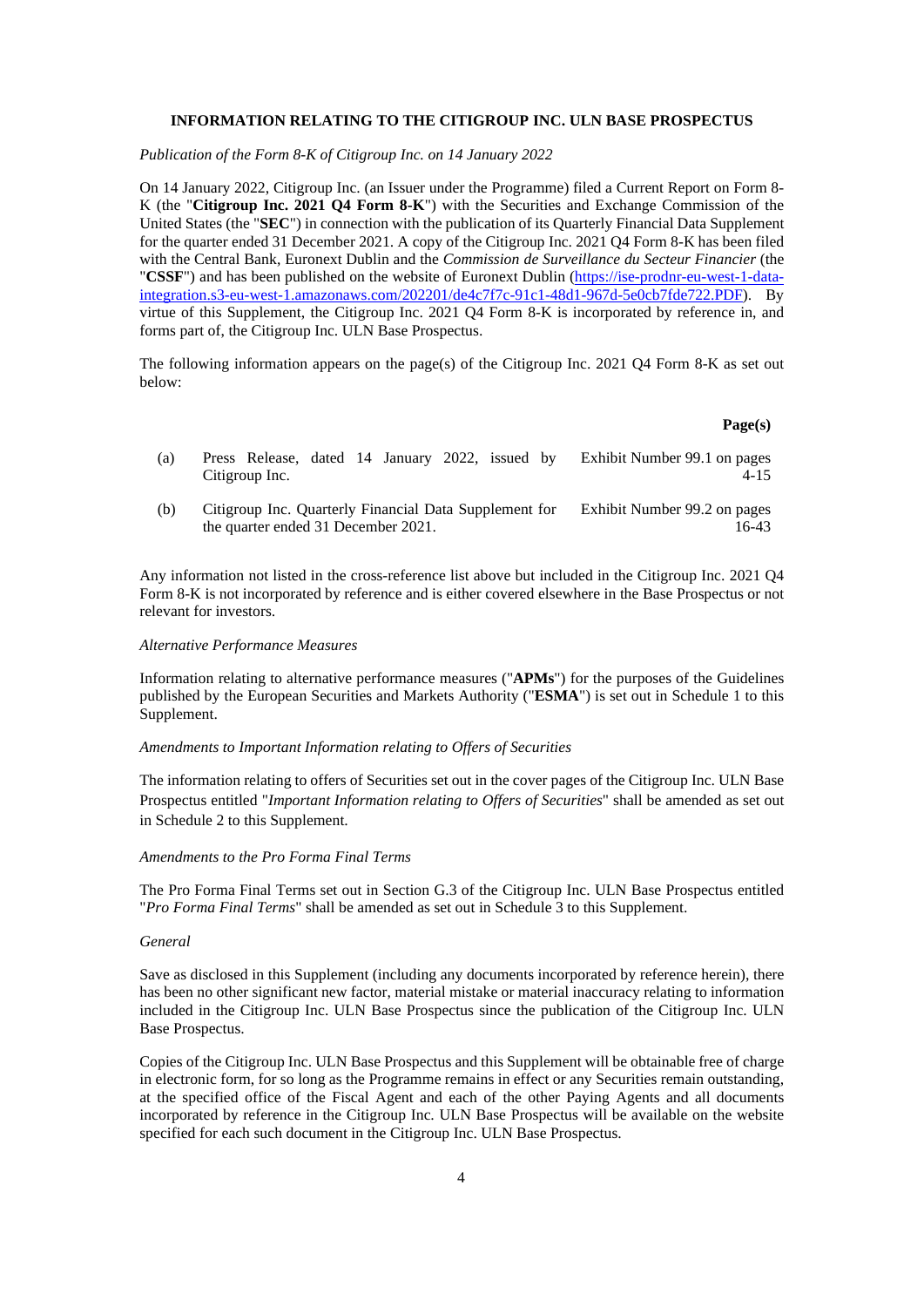To the extent that there is any inconsistency between (a) any statement in this Supplement or any statement incorporated by reference into the Citigroup Inc. ULN Base Prospectus by this Supplement and (b) any statement in the Citigroup Inc. ULN Base Prospectus or otherwise incorporated by reference into the Citigroup Inc. ULN Base Prospectus, the statements in (a) above will prevail.

The information under Schedule 3 entitled "*Amendments to the Pro Forma Final Terms*" shall only apply to Final Terms dated on or after the date hereof (the "**Relevant Information**"). For the avoidance of doubt, the Relevant Information shall not apply to Final Terms dated prior to the date hereof (or Amended and Restated Final Terms dated on or after the date hereof which relate to such Final Terms).

# *Withdrawal rights*

No non-exempt offers of Securities to the public in the European Economic Area made by Citigroup Inc. as Issuer pursuant to the Citigroup Inc. ULN Base Prospectus are on-going as of the date hereof, and consequently, no rights of withdrawal arise in accordance with Article 23(2a) of the EU Prospectus Regulation following the publication of this Supplement.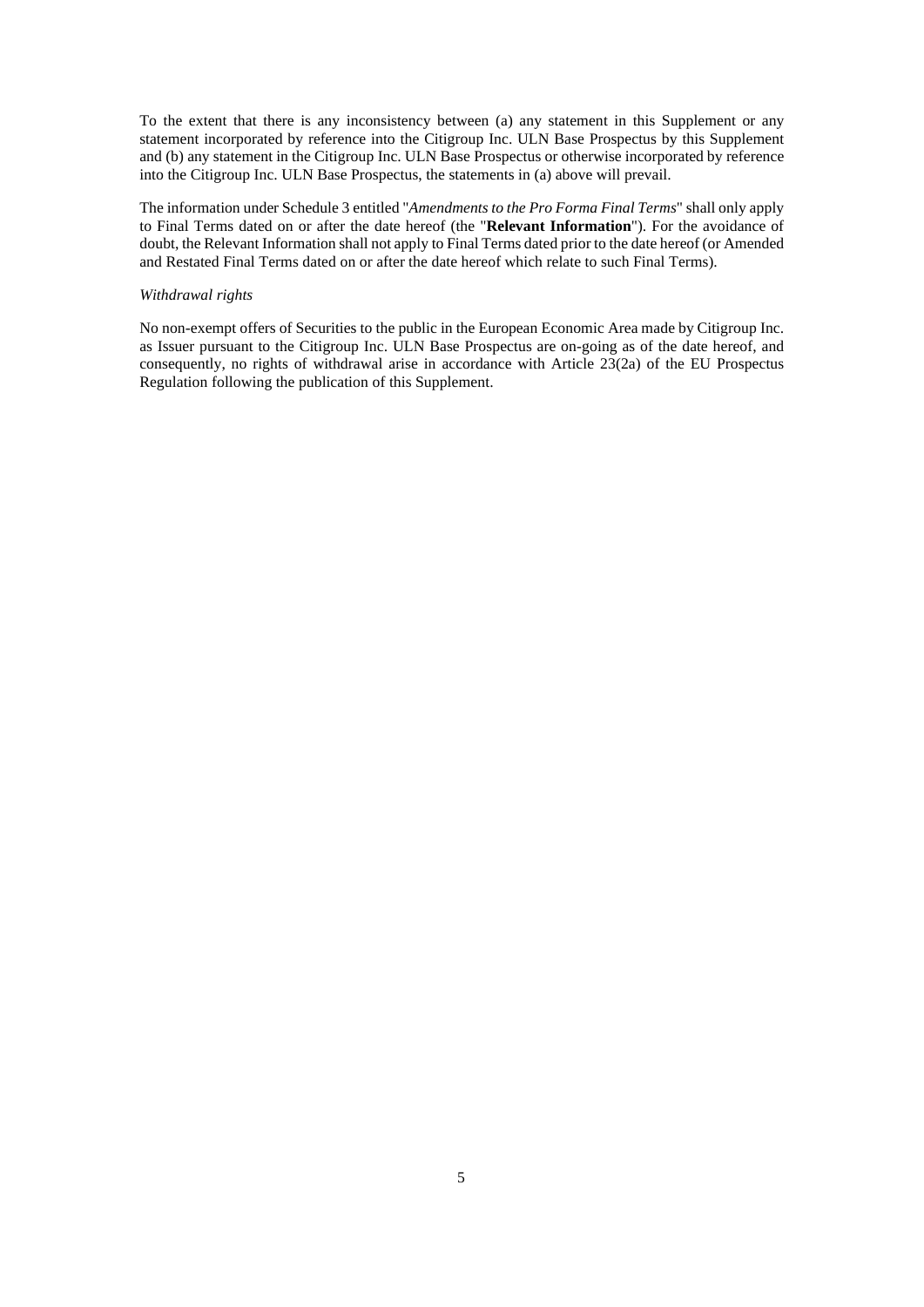## **INFORMATION RELATING TO THE CGMHI ULN BASE PROSPECTUS**

*Publication of the Form 8-K of Citigroup Inc. on 14 January 2022* 

On 14 January 2022, Citigroup Inc. (as CGMHI Guarantor under the Programme) filed a Current Report on Form 8-K (the "**Citigroup Inc. 2021 Q4 Form 8-K**") with the Securities and Exchange Commission of the United States (the "**SEC**") in connection with the publication of its Quarterly Financial Data Supplement for the quarter ended 31 December 2021. A copy of the Citigroup Inc. 2021 Q4 Form 8-K has been filed with the Central Bank, Euronext Dublin and the *Commission de Surveillance du Secteur Financier* (the "CSSF") and has been published on the website of Euronext Dublin (https://ise-prodnreu-west-1-data-integration.s3-eu-west-1.amazonaws.com/202201/de4c7f7c-91c1-48d1-967d-5e0cb7fde722.PDF). By virtue of this Supplement, the Citigroup Inc. 2021 Q4 Form 8-K is incorporated by reference in, and forms part of, the CGMHI ULN Base Prospectus.

The following information appears on the page(s) of the Citigroup Inc. 2021 Q4 Form 8-K as set out below:

## **Page(s)**

| (a) | Press Release, dated 14 January 2022, issued by<br>Citigroup Inc.                             | Exhibit Number 99.1 on pages<br>4-15  |
|-----|-----------------------------------------------------------------------------------------------|---------------------------------------|
| (b) | Citigroup Inc. Quarterly Financial Data Supplement for<br>the quarter ended 31 December 2021. | Exhibit Number 99.2 on pages<br>16-43 |

Any information not listed in the cross-reference list above but included in the Citigroup Inc. 2021 Q4 Form 8-K is not incorporated by reference and is either covered elsewhere in the Base Prospectus or not relevant for investors.

#### *Alternative Performance Measures*

Information relating to alternative performance measures ("**APMs**") for the purposes of the Guidelines published by the European Securities and Markets Authority ("**ESMA**") is set out in Schedule 1 to this Supplement.

#### *Amendments to Important Information relating to Offers of Securities*

The information relating to offers of Securities set out in the cover pages of the CGMHI ULN Base Prospectus entitled "*Important Information relating to Offers of Securities*" shall be amended as set out in Schedule 2 to this Supplement.

### *Amendments to the Pro Forma Final Terms*

The Pro Forma Final Terms set out in Section G.3 of the CGMHI ULN Base Prospectus entitled "*Pro Forma Final Terms*" shall be amended as set out in Schedule 3 to this Supplement.

# *General*

Save as disclosed in this Supplement (including any documents incorporated by reference herein), there has been no other significant new factor, material mistake or material inaccuracy relating to information included in the CGMHI ULN Base Prospectus since the publication of the CGMHI ULN Base Prospectus.

Copies of the CGMHI ULN Base Prospectus and this Supplement will be obtainable free of charge in electronic form, for so long as the Programme remains in effect or any Securities remain outstanding, at the specified office of the Fiscal Agent and each of the other Paying Agents and all documents incorporated by reference in the CGMHI ULN Base Prospectus will be available on the website specified for each such document in the CGMHI ULN Base Prospectus.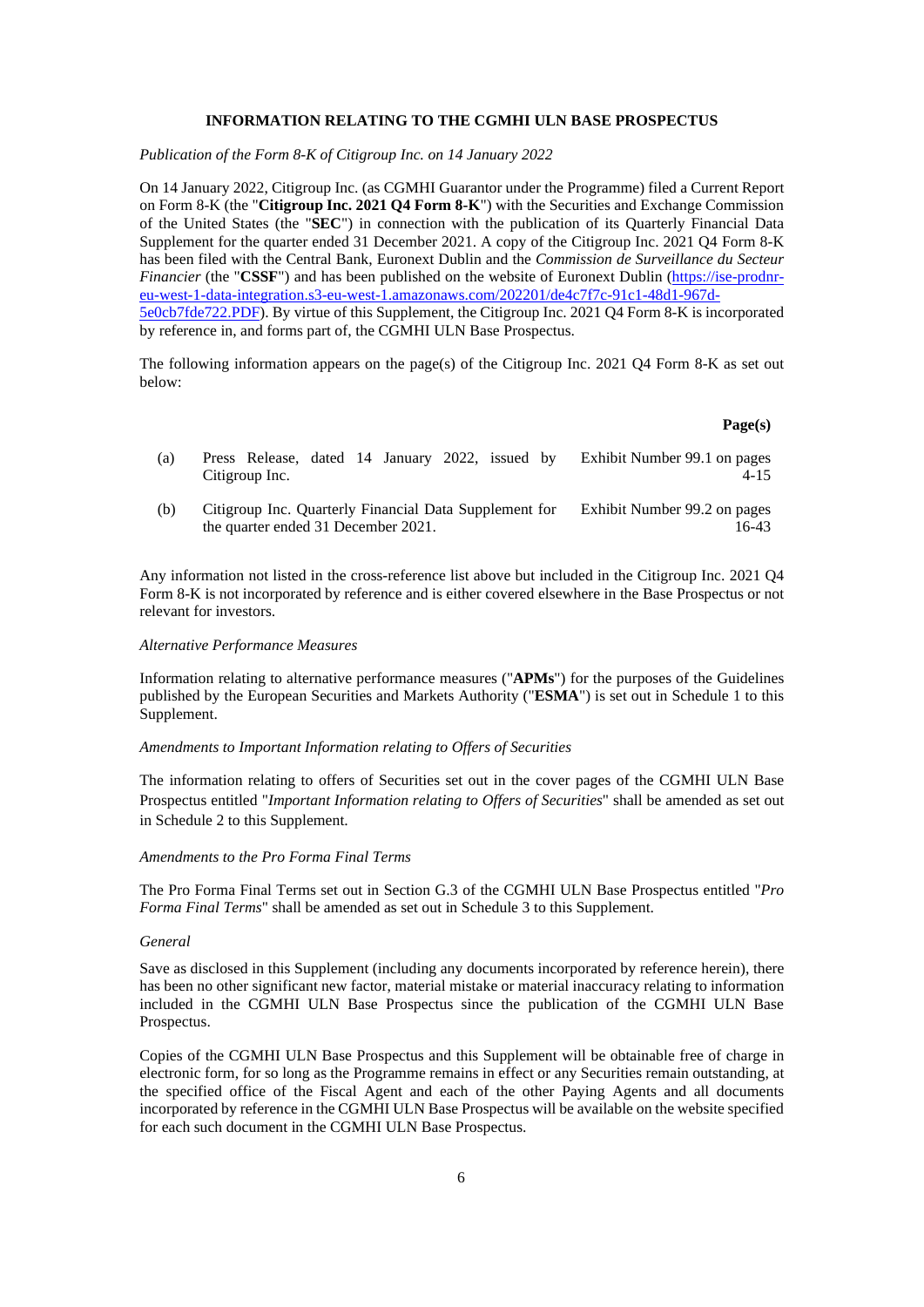To the extent that there is any inconsistency between (a) any statement in this Supplement or any statement incorporated by reference into the CGMHI ULN Base Prospectus by this Supplement and (b) any statement in the CGMHI ULN Base Prospectus or otherwise incorporated by reference into the CGMHI ULN Base Prospectus, the statements in (a) above will prevail.

The information under Schedule 3 entitled "*Amendments to the Pro Forma Final Terms*" shall only apply to Final Terms dated on or after the date hereof (the "**Relevant Information**"). For the avoidance of doubt, the Relevant Information shall not apply to Final Terms dated prior to the date hereof (or Amended and Restated Final Terms dated on or after the date hereof which relate to such Final Terms).

# *Withdrawal rights*

No non-exempt offers of Securities to the public in the European Economic Area made by CGMHI as Issuer pursuant to the CGMHI ULN Base Prospectus are on-going as of the date hereof, and consequently, no rights of withdrawal arise in accordance with Article 23(2a) of the EU Prospectus Regulation following the publication of this Supplement.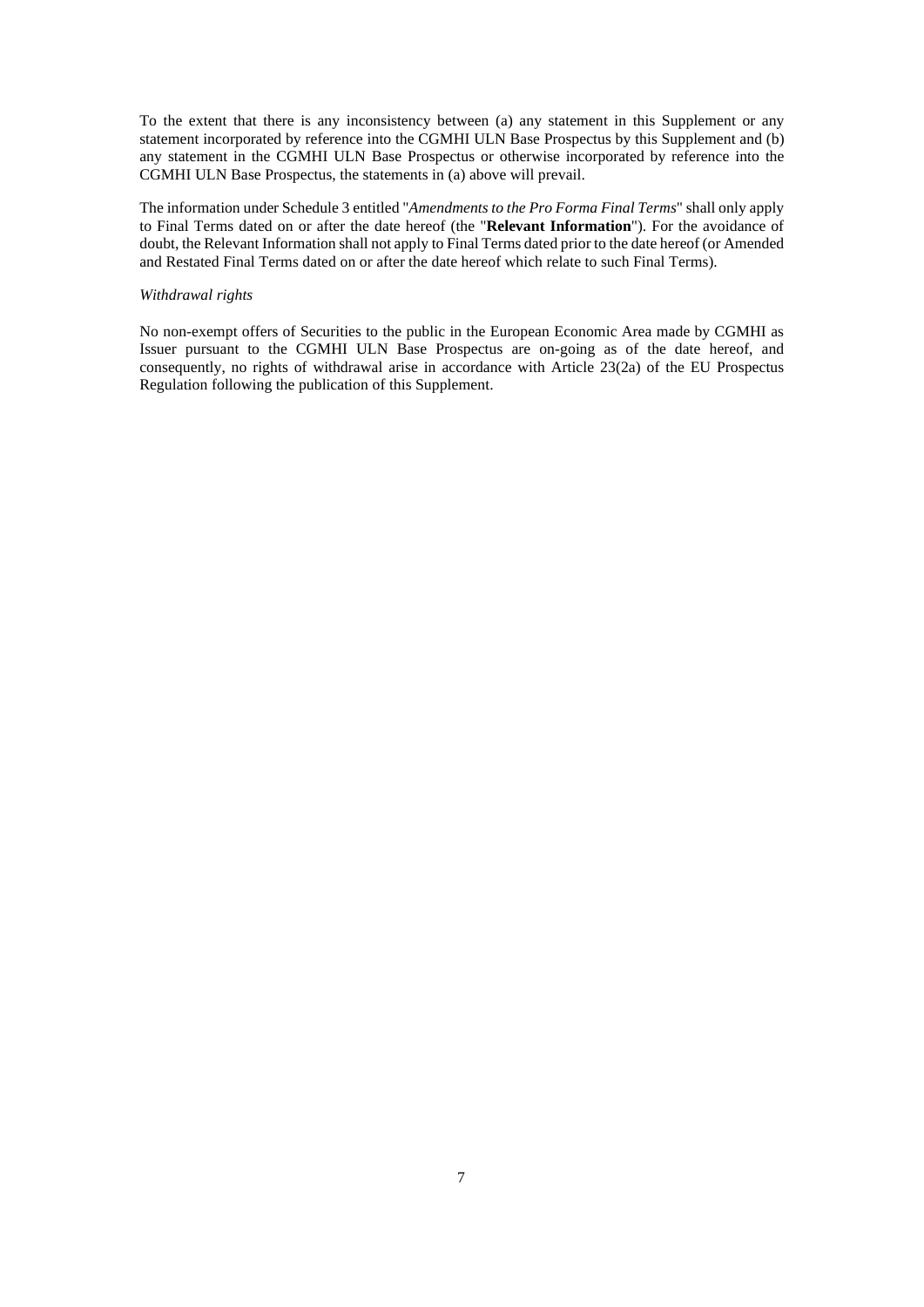## **INFORMATION RELATING TO THE CGMFL ULN BASE PROSPECTUS**

*Publication of the Form 8-K of Citigroup Inc. on 14 January 2022* 

On 14 January 2022, Citigroup Inc. (as indirect parent company of CGMFL) filed a Current Report on Form 8-K (the "**Citigroup Inc. 2021 Q4 Form 8-K**") with the Securities and Exchange Commission of the United States (the "**SEC**") in connection with the publication of its Quarterly Financial Data Supplement for the quarter ended 31 December 2021. A copy of the Citigroup Inc. 2021 Q4 Form 8-K has been filed with the Central Bank, Euronext Dublin and the *Commission de Surveillance du Secteur Financier* (the "CSSF") and has been published on the website of Euronext Dublin (https://ise-prodnreu-west-1-data-integration.s3-eu-west-1.amazonaws.com/202201/de4c7f7c-91c1-48d1-967d-5e0cb7fde722.PDF). By virtue of this Supplement, the Citigroup Inc. 2021 Q4 Form 8-K is incorporated by reference in, and forms part of, the CGMFL ULN Base Prospectus.

The following information appears on the page(s) of the Citigroup Inc. 2021 Q4 Form 8-K as set out below:

#### **Page(s)**

16-43

| (a) | Press Release, dated 14 January 2022, issued by Exhibit Number 99.1 on pages<br>Citigroup Inc. | 4-15                         |
|-----|------------------------------------------------------------------------------------------------|------------------------------|
| (b) | Citigroup Inc. Quarterly Financial Data Supplement for                                         | Exhibit Number 99.2 on pages |

Any information not listed in the cross-reference list above but included in the Citigroup Inc. 2021 Q4 Form 8-K is not incorporated by reference and is either covered elsewhere in the Base Prospectus or not relevant for investors.

#### *Alternative Performance Measures*

Information relating to alternative performance measures ("**APMs**") for the purposes of the Guidelines published by the European Securities and Markets Authority ("**ESMA**") is set out in Schedule 1 to this Supplement.

#### *Amendments to Important Information relating to Offers of Securities*

the quarter ended 31 December 2021.

The information relating to offers of Securities set out in the cover pages of the CGMFL ULN Base Prospectus entitled "*Important Information relating to Offers of Securities*" shall be amended as set out in Schedule 2 to this Supplement.

### *Amendments to the Pro Forma Final Terms*

The Pro Forma Final Terms set out in Section G.3 of the CGMFL ULN Base Prospectus entitled "*Pro Forma Final Terms*" shall be amended as set out in Schedule 3 to this Supplement.

# *Corporate Authorities*

The approval of the CGMFL ULN Base Prospectus Supplement (No.1) has been authorised pursuant to resolutions of the board of managers of the Corporate Manager of CGMFL on 31 January 2022.

#### *General*

Save as disclosed in this Supplement (including any documents incorporated by reference herein), there has been no other significant new factor, material mistake or material inaccuracy relating to information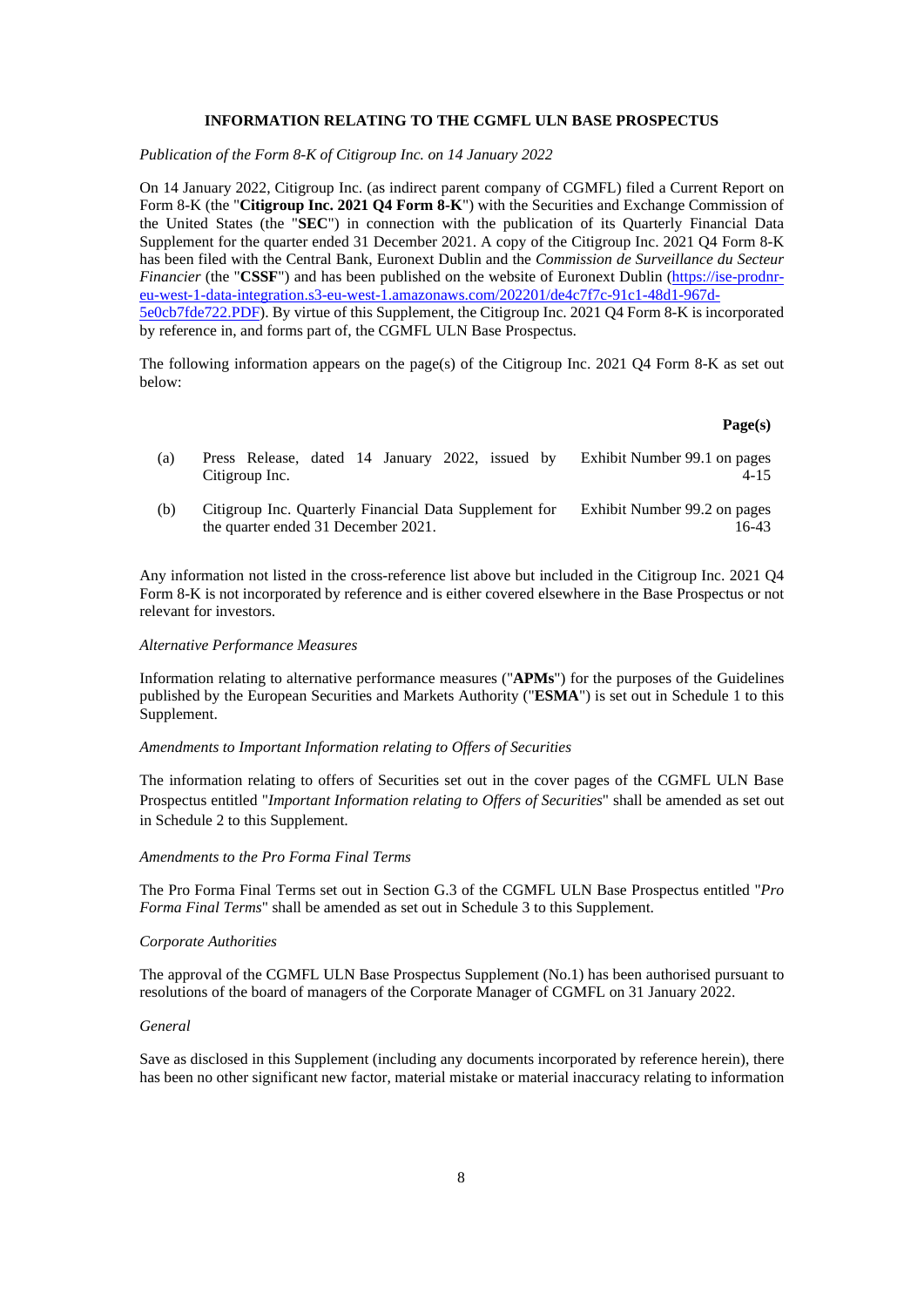included in the CGMFL ULN Base Prospectus since the publication of the CGMFL ULN Base Prospectus.

Copies of the CGMFL ULN Base Prospectus and this Supplement will be obtainable free of charge in electronic form, for so long as the Programme remains in effect or any Securities remain outstanding, at the specified office of the Fiscal Agent and each of the other Paying Agents and all documents incorporated by reference in the CGMFL ULN Base Prospectus will be available on the website specified for each such document in the CGMFL ULN Base Prospectus.

To the extent that there is any inconsistency between (a) any statement in this Supplement or any statement incorporated by reference into the CGMFL ULN Base Prospectus by this Supplement and (b) any statement in the CGMFL ULN Base Prospectus or otherwise incorporated by reference into the CGMFL ULN Base Prospectus, the statements in (a) above will prevail.

The information under Schedule 3 entitled "*Amendments to the Pro Forma Final Terms*" shall only apply to Final Terms dated on or after the date hereof (the "**Relevant Information**"). For the avoidance of doubt, the Relevant Information shall not apply to Final Terms dated prior to the date hereof (or Amended and Restated Final Terms dated on or after the date hereof which relate to such Final Terms).

## *Withdrawal rights*

The significant new factor, material mistake or material inaccuracy to which this Supplement relates arose or was noted prior to the close of the offer period or delivery of securities in respect of certain nonexempt offers of Securities to the public in the European Economic Area made by CGMFL as Issuer pursuant to the CGMFL ULN Base Prospectus and, consequently, in accordance with Article 23(2a) of the EU Prospectus Regulation, investors who had already agreed to purchase or subscribe for such Securities before this Supplement is published and where the offer period had not yet closed or the Securities had not yet been delivered to them (whichever earlier) at the time when the significant new factor, material mistake or material inaccuracy to which this Supplement relates arose or was noted have the right, exercisable within three working days beginning with the working day after the date on which this Supplement is published, to withdraw their acceptances. The final date of such right of withdrawal is 4 February 2022. Investors may contact the relevant authorised offeror(s) (as set out in the Final Terms of the relevant Securities) should they wish to exercise such right of withdrawal.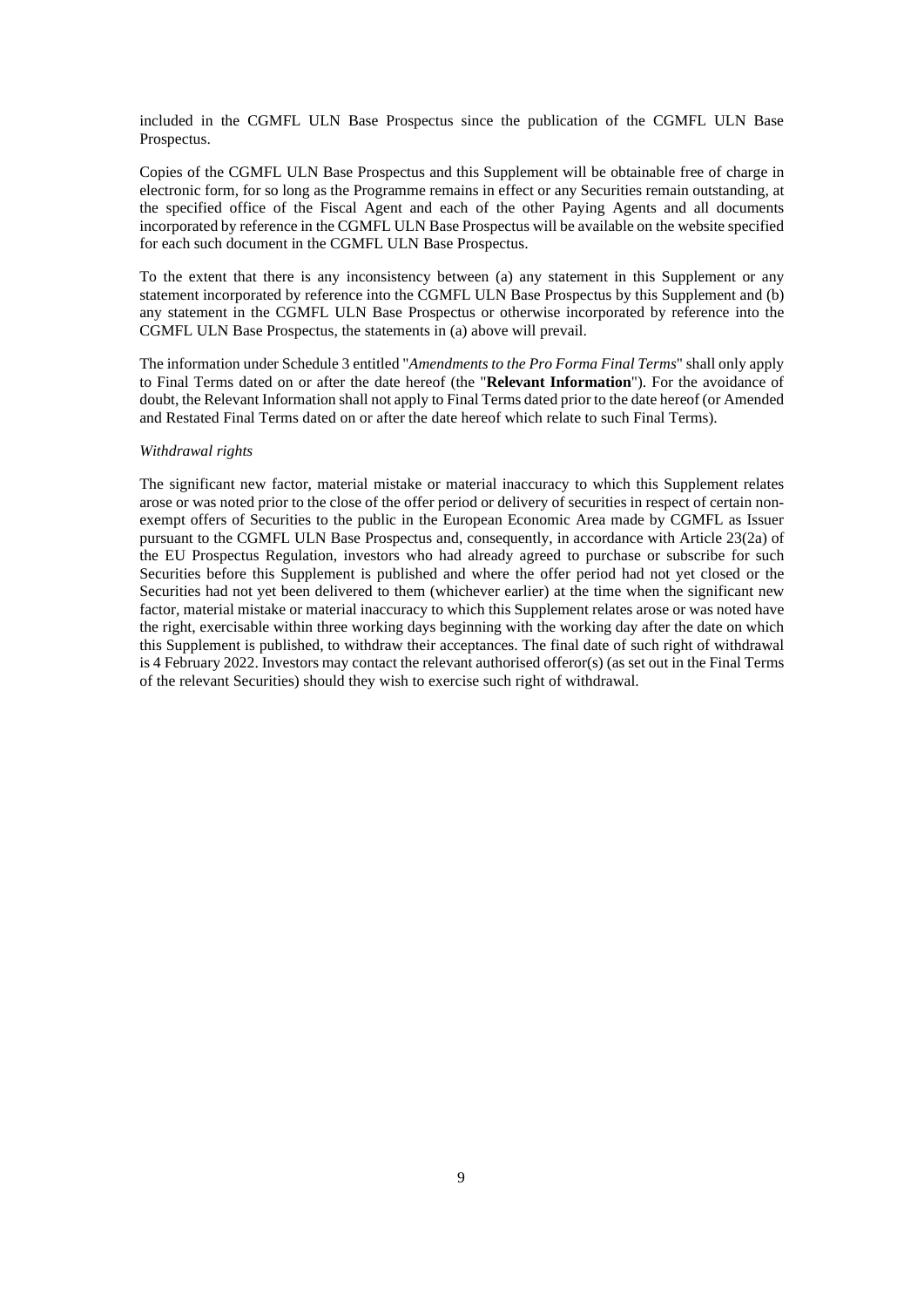# **SCHEDULE 1**

# **ALTERNATIVE PERFORMANCE MEASURES (CITIGROUP INC. 2021 Q4 FORM 8-K)**

The Citigroup Inc. 2021 Q4 Form 8-K contains certain alternative performance measures (APMs). For further details on the components of the APMs, how these APMs are calculated, an explanation of why such APMs provide useful information for investors and a reconciliation to the nearest equivalent US GAAP measures, please see references to "Non-GAAP Financial Measures" in the Citigroup Inc. 2021 Q4 Form 8-K and the table below:

| <b>APM</b>                                                                                                                                            | <b>Explanation of Why Use of APM Provides Useful Information</b>                                                                                                                                                                                                                                              | Citigroup Inc. 2021 Q4 Form 8-K Page Reference for Basis<br>Calculation, Components, Reconciliation<br>of<br>and<br><b>Comparatives to Previous Reporting Periods</b> |
|-------------------------------------------------------------------------------------------------------------------------------------------------------|---------------------------------------------------------------------------------------------------------------------------------------------------------------------------------------------------------------------------------------------------------------------------------------------------------------|-----------------------------------------------------------------------------------------------------------------------------------------------------------------------|
| Results of Operations Excluding<br>the impact of Foreign Exchange<br>Translation                                                                      | Citi believes the presentation of its results of operations excluding<br>the impact of FX translation provides a more meaningful depiction<br>for investors of the underlying fundamentals of its businesses.                                                                                                 | Appendix B on page 9 and footnote 6 on page 12; and Exhibit<br>99.2 on pages 6, 8, 13, 15, 19 and 20                                                                  |
| Tangible Book Value per Share                                                                                                                         | Citi believes these capital metrics provide useful information, as they<br>are used by investors and industry analysts.                                                                                                                                                                                       | Exhibit 99.1, pages 1, 2, 3 and 4, Appendix E on page 11 and<br>footnote 4 on page 12; and Exhibit 99.2, on pages 1 (including<br>footnote 10) and 27                 |
| Tangible Common Equity and<br>Return on Average<br>Tangible<br><b>Common Equity</b>                                                                   | Citi believes these capital metrics provide useful information for<br>investors and industry analysts.                                                                                                                                                                                                        | Exhibit 99.1, page 1, Appendix A on page 8 and Appendix E<br>on page 11 and footnote 1 on page 12; and Exhibit 99.2, on<br>page 27                                    |
| Results of Operations Excluding<br>the Impact of gains/ (losses) on<br>Loan Hedges                                                                    | Citi believes the presentation of its results of operations excluding<br>the impact of gain/(loss) on loan hedges related to accrual loans<br>provides a more meaningful depiction for investors of the underlying<br>fundamentals of its businesses.                                                         | Exhibit 99.1, pages 3, 4, 5 and 6 and footnote 7 on page 12;<br>Exhibit 99.2, on page 7 (including footnote 1)                                                        |
| Results<br><b>Operations</b><br>of<br>and<br>Financial Condition excluding the<br>Impact of the Sale of the Consumer<br>Banking Busines in Australia. | Citi believes the presentation of its results of operations and financial<br>condition excluding the impact of the Australia sale provides a<br>meaningful depiction of the underlying fundamentals of its broader<br>results and Asia GCB businesses results for investors, industry<br>analysts and others. | Exhibit 99.1, pages 1, 2 and 5, Appendix B on page 9 and<br>footnote 5 on page 12.                                                                                    |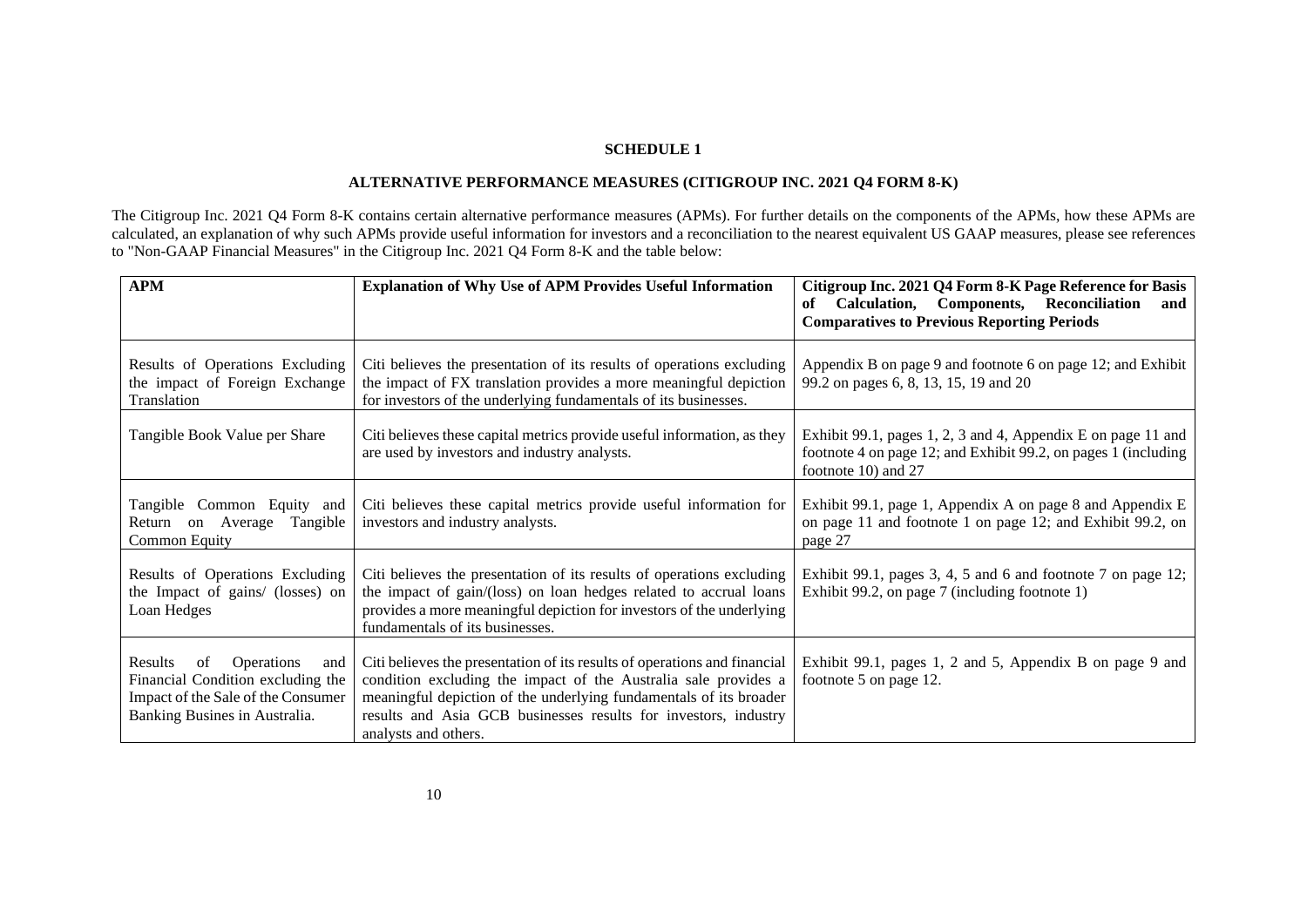### **SCHEDULE 2**

# **AMENDMENTS TO IMPORTANT INFORMATION RELATING TO OFFERS OF SECURITIES**

The information set out in the cover pages of the Base Prospectus ("*Important Information relating to Offers of Securities*") shall be amended as follows:

(a) the sub-section entitled "*Common Conditions to EEA Consent*" on page xiv of the Base Prospectus shall be deleted in its entirety and replaced with the following:

# "*Common Conditions to EEA Consent*

The conditions to the Issuer's consent are (in addition to the conditions described in paragraph (b) above if Part B of the applicable Final Terms specifies "*General Consent*" as "*Applicable*") that such consent:

- (i) is only valid during the Offer Period specified in the applicable Final Terms or, if shorter, the Consent Period;
- (ii) only extends to the use of this Base Prospectus to make Non-exempt Offers of the relevant Tranche of Securities in Austria, Belgium, Bulgaria, Cyprus, Denmark, Finland, The Netherlands, France, Germany, Greece, Hungary, Ireland, Italy, Luxembourg, Norway, Poland, Portugal, Romania, Slovakia, Spain, Sweden and/or the Czech Republic, as specified in the applicable Final Terms; and
- (iii) the consent is subject to any other conditions set out in Part B of the applicable Final Terms.

The only Member States of the EEA which may, in respect of any Tranche of Securities, be specified in the applicable Final Terms (if any Member States are so specified) as indicated in (ii) above, will be Austria, Belgium, Bulgaria, Cyprus, Denmark, Finland, The Netherlands, France, Germany, Greece, Hungary, Ireland, Italy, Luxembourg, Norway, Poland, Portugal, Romania, Slovakia, Spain, Sweden and/or the Czech Republic, and accordingly each Tranche of Securities may only be offered to Investors as part of a Non-exempt Offer in Austria, Belgium, Bulgaria, Cyprus, Denmark, Finland, The Netherlands, France, Germany, Greece, Hungary, Ireland, Italy, Luxembourg, Norway, Poland, Portugal, Romania, Slovakia, Spain, Sweden and/or the Czech Republic, as specified in the applicable Final Terms, or otherwise in circumstances in which no obligation arises for the Issuer or any Dealer to publish a prospectus pursuant to Article 3 of the EU Prospectus Regulation or supplement a prospectus pursuant to Article 23 of the EU Prospectus Regulation for such offer."; and

(b) the sub-section entitled "*Consent given in connection with public offers in Switzerland*" on page xiv of the Base Prospectus shall be deleted in its entirety and replaced with the following:

#### "**Consent given in connection with public offers in Switzerland**

Any person making or intending to make an offer of Securities to the public in Switzerland on the basis of this Base Prospectus, other than pursuant to an exemption under Article 36(1) of the Swiss Federal Financial Services Act (**FinSA**) or where such offer does not qualify as a public offer in Switzerland, must do so only with the Issuer's consent to the use of this Base Prospectus pursuant to Article 36(4)(b) FinSA and Article 45 of the implementing Financial Services Ordinance (**FinSO**), as provided under "EEA Consent" above and provided such person complies with the conditions attached to that consent and on the basis that for the purposes of the above:

• references therein to "Non-exempt Offer" are to "non-exempt public offer in Switzerland";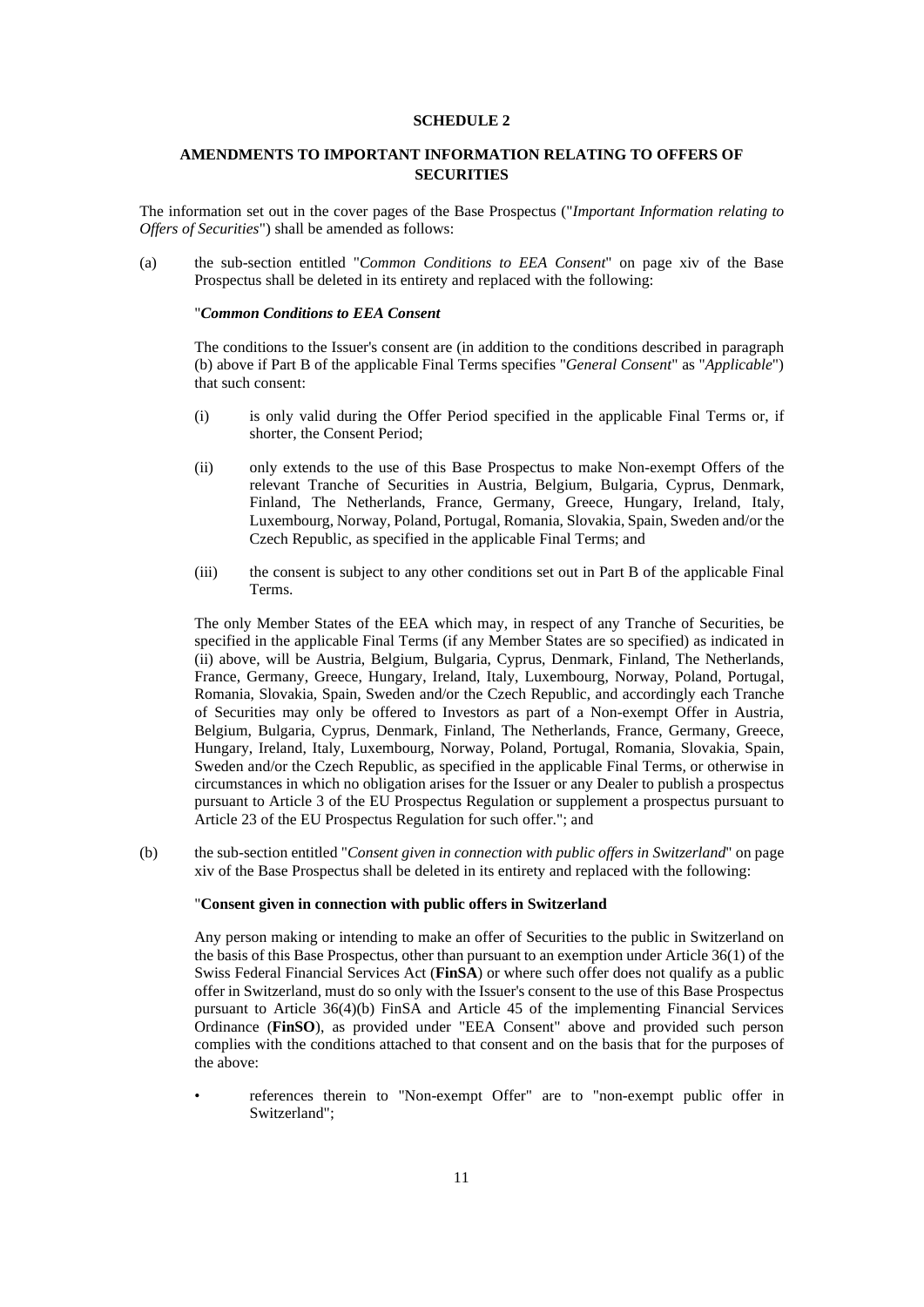- the reference in "EEA Consent" to "Non-exempt Offers of the relevant Tranche of Securities in Austria, Belgium, Bulgaria, Cyprus, Denmark, Finland, The Netherlands, France, Germany, Greece, Hungary, Ireland, Italy, Luxembourg, Norway, Poland, Portugal, Romania, Slovakia, Spain, Sweden and/or the Czech Republic, as specified in the applicable Final Terms" is to "non-exempt public offer(s) in Switzerland"; and
- the paragraph commencing "The only Member States of the EEA which may, in respect of any Tranche of Securities, be specified in the applicable Final Terms" in "EEA Consent" is deleted.

General Consent is subject to the further condition that the financial intermediary is authorised to make a non-exempt public offer in Switzerland under applicable Swiss laws and regulations.".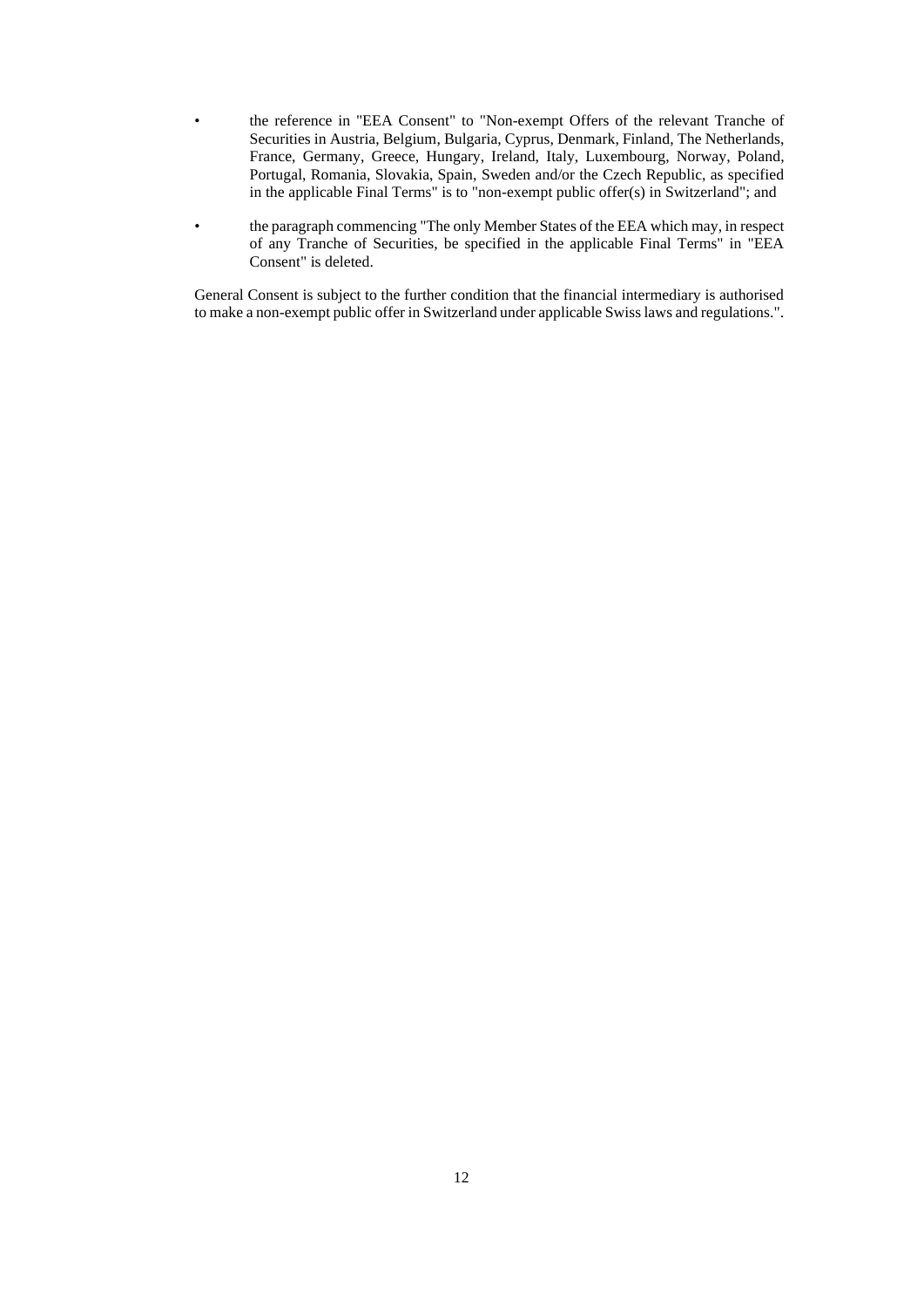## **SCHEDULE 3**

# **AMENDMENTS TO THE PRO FORMA FINAL TERMS**

The Pro Forma Final Terms set out in Section G.3 of the Base Prospectus entitled "*Pro Forma Final Terms*" shall be amended as follows:

(a) the third paragraph under the sub-section entitled "*Part A – Contractual Terms*" and the corresponding footnotes 24, 25, 26 and 27 on page 842 of the Base Prospectus shall be deleted in their entirety and replaced with the following new paragraph and corresponding footnotes 24, 25, 26 and 27:

"[[This Final Terms does not constitute final terms of the offer within the meaning of Article 8(4) of the EU Prospectus Regulation and has not been deposited with the Central Bank.] The Final Terms [will be] and the Base Prospectus [as so supplemented] [has][have] been filed and deposited with a review body in Switzerland for entry on the list according to Article 64(5) of FinSA for the purposes of an offer of the Securities to the public in Switzerland on the basis of the combination of this Final Terms and the Base Prospectus [as so supplemented]. For this purpose references in this Final Terms to "Non-exempt Offer" are to "non-exempt public offer in Switzerland" and to "Public Offer Jurisdictions" mentioned in item [10] of Part B below are to include Switzerland, regardless of Switzerland not being a Member State of the EEA. $]^{24}$  / [This document constitutes the Final Terms of the Securities described herein for the purposes of Article 8(4) of the EU Prospectus Regulation.]<sup>25</sup> This Final Terms must be read in conjunction with the Base Prospectus [as so supplemented]. Full information on the Issuer[, the CGMHI Guarantor<sup>26</sup> [, the CGMFL Guarantor<sup>27</sup> and the offer of the Securities is only available on the basis of the combination of this Final Terms and the Base Prospectus [as so supplemented] [up to, and including, [the later of] [the close of the offer period] [and] [the date of listing of the Securities]].

<sup>24</sup> Include if Securities are offered in Switzerland and the Final Terms for the Securities is or will be (as applicable) filed and deposited with a review body in Switzerland for entry on the list according to Article 64(5) FinSA.

<sup>25</sup> Include where the Final Terms are deposited with the Central Bank.

<sup>26</sup> Delete where the Issuer is Citigroup Inc. or CGMFL.

<sup>27</sup> Delete where the Issuer is Citigroup Inc. or CGMHI."; and

(b) the twelfth paragraph under the sub-section entitled "*Part A – Contractual Terms*" and the corresponding footnotes 29, 30, 31 and 32 on pages 843 to 844 of the Base Prospectus shall be deleted in their entirety and replaced with the following new paragraph and corresponding footnotes 29, 30, 31 and 32:

"[[This Final Terms does not constitute final terms of the offer within the meaning of Article 8(4) of the EU Prospectus Regulation and has not been deposited with the Central Bank.] The Final Terms [will be] and [the Base Prospectus [as so supplemented] and] the Current Base Prospectus [as so supplemented] [has][have] been filed and deposited with a review body in Switzerland for entry on the list according to Article 64(5) of FinSA for the purposes of an offer of the Securities to the public in Switzerland on the basis of the combination of this Final Terms and [the Base Prospectus [as so supplemented] and] the Current Base Prospectus [as so supplemented]. For this purpose references in this Final Terms to "Non-exempt Offer" are to "non-exempt public offer in Switzerland" and to "Public Offer Jurisdictions" mentioned in item [10] of Part B below are to include Switzerland, regardless of Switzerland not being a Member State of the EEA. $l^{29}$  / [This document constitutes the Final Terms of the Securities described herein for the purposes of Article 8(4) of the EU Prospectus Regulation.<sup>[30</sup> This Final Terms must be read in conjunction with the Current Base Prospectus [and the Supplement[s] to the Current Base Prospectus], which [together] constitute[s] a base prospectus for the purposes of the EU Prospectus Regulation, save in respect of the Conditions which are extracted from the Base Prospectus [as supplemented by the Supplement[s] to the Base Prospectus] [and are incorporated by reference into the Current Base Prospectus]. Full information on the Issuer[, the CGMHI Guarantor]<sup>31</sup> [, the CGMFL Guarantor]<sup>32</sup> and the offer of the Securities is only available